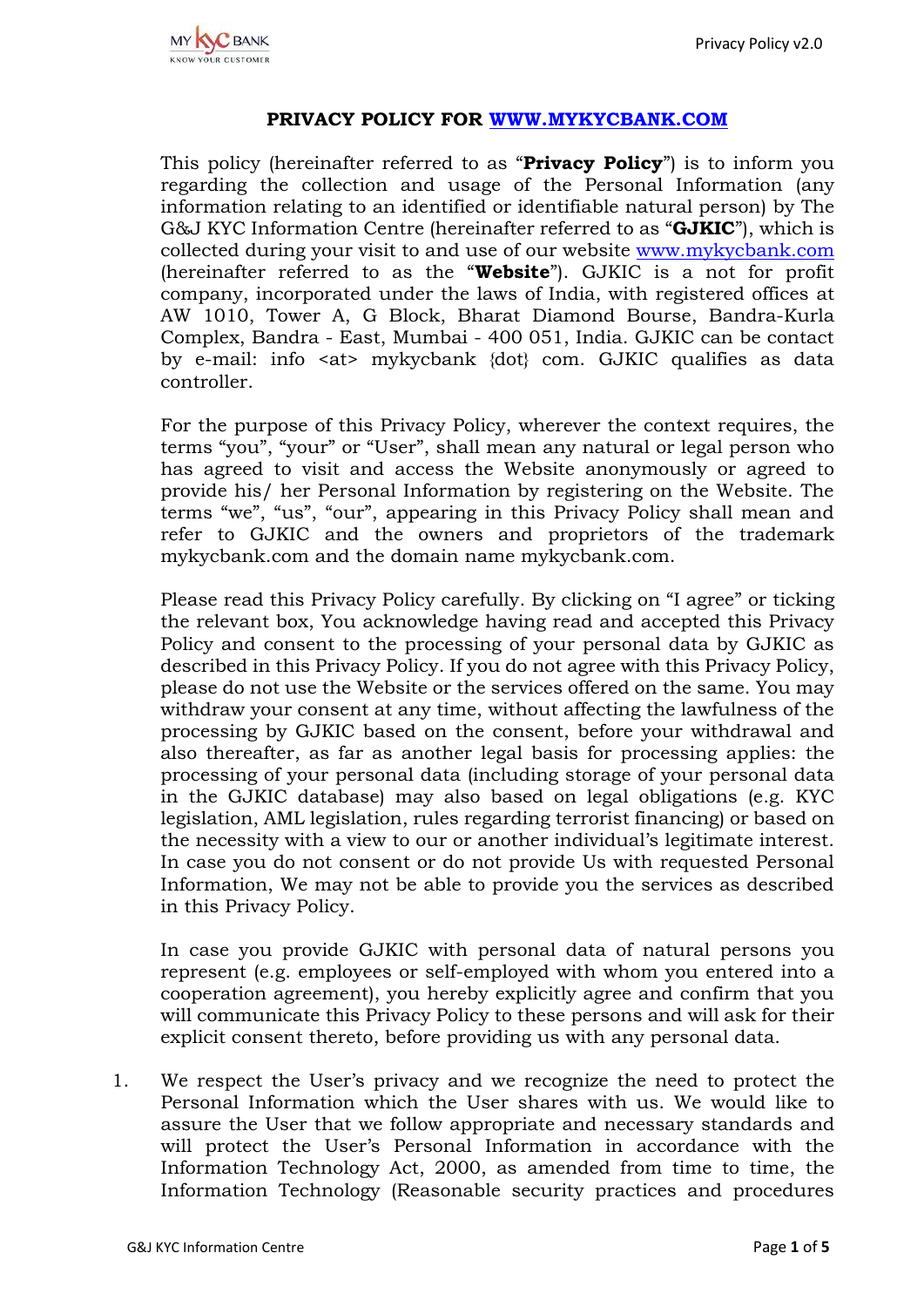and sensitive personal data or information) Rules, 2011 and any other applicable data protection legislation ("**Rules**").

- 2. By agreeing to this Privacy Policy, the User agrees to the collection and use of the User's Personal Information, which includes the following:
	- (i) Password;
	- (ii) Financial information such as details relating to the bank account or credit card or debit card;
	- (iii) Personally identifiable information being the User's name, physical or email address, citizenship or the telephone number.
- 3. We shall use your Personal Information for the following purposes: (i) offering Our services to you as described in this Privacy Policy or in any other document related to the Website, (ii) perform customer due diligence, (iii) make your Personal information available for anti-money laundering purposes, (iv) monitor transactions, (v) comply with Our legal obligations, such as KYC legislation, AML legislation, rules regarding terrorist financing.
- 4. GJKIC shall permit its Users to review the Personal Information provided by the User and it shall be the User's obligation to maintain and promptly update the Personal Information provided by the User to keep it true, accurate, current and complete. If the User provides any information that is untrue, inaccurate, not up-to-date or is incomplete or in respect of which, GJKIC has reasonable grounds to suspect that the Personal Information or any part thereof is untrue, inaccurate, not up-to-date or incomplete, then GJKIC shall not be responsible for authenticity of any such data/ information provided by User. Further, on our Website, we may have links to the websites of other third parties. These third-party websites may collect personal information about the Users on those respective websites, and our Privacy Policy does not extend to these external websites and third parties. We recommend that you refer directly to these third parties and their respective web sites regarding their privacy policies, especially when submitting any Personal Information to such websites since we cannot be made responsible for the privacy policies and practices of these other websites.
- 5. The service provided by GJKIC covers sharing of KYC Information with another user registered on our portal by sending and accepting connection request. On initial acceptance of connection, user can view 1-2 pager KYC profile of another user (which contains only basic profile information without supporting document) and for viewing full profile of another user along with supporting documents, user need to send another connection request. GJKIC cannot take responsibility for or control the information provided by you to other users which is made available on the Website post connection acceptance. Please use caution and practice safe trading when using the Website.
- 6. We track the internet protocol ("**IP**") address from which the User visits us/our Websites and analyse this data for trends and statistics independently and for helpdesk services. We will not identify the individual user based on their IP-address. We use the information, we automatically receive from the User's web browser to see which pages the User visits within our Website, which websites the User has visited before coming to ours, and where the User goes after leaving the Website. We develop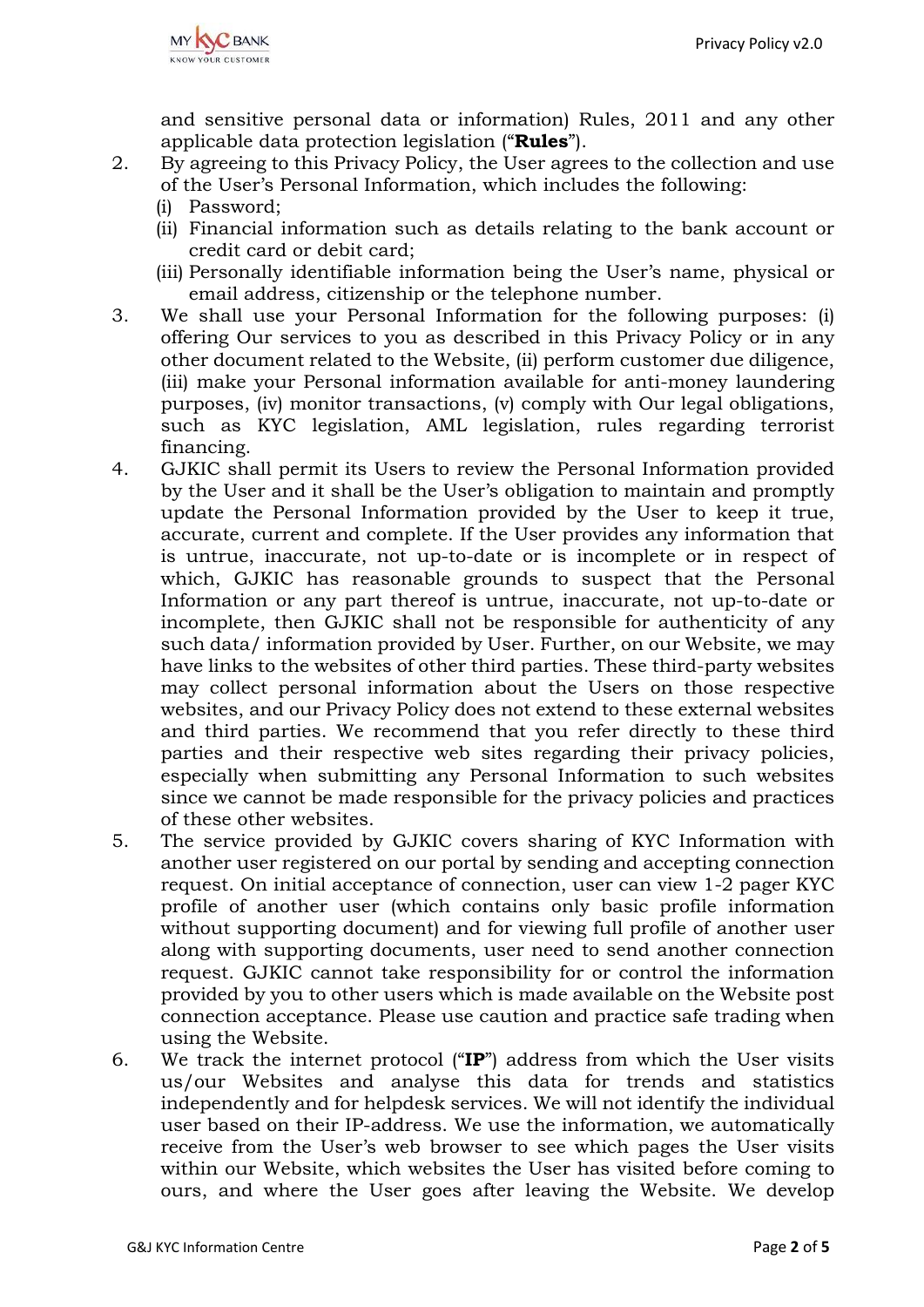statistics that are helpful to understand how our Users can use this Website. We use this information in the aggregate to measure the use of our Website and to administer and improve our Website. This statistical data is interpreted by us in its continuing effort to present the Website content that visitors are seeking in a format they find most helpful. The data provided by the User shall be retained by GJKIC as per the laws of jurisdiction of user`s country from which the data is collected and stored.

- 7. Some of our web pages including our third-party service providers store and use "cookies" so that we can serve the User better, with customized information when the User returns to our Website. We only use technical cookies. Cookies are identifiers that a web site can send to the User's browser to keep on User's computer to facilitate User's next visit to our Website. The User can set the his / her browser to notify the him / her when a cookie is sent, giving the User the option to decide whether or not to accept it. The information we collect, and analyses is used to improve our service to the User. The User agrees that we or our third-party service providers can collect the User's IP address or other unique identifier. At times, we also use these identifiers to collect information regarding the frequency with which our guests/Users visit various parts of our Website. We, either through ourselves or our affiliates or group companies may combine the User's IP address with other personally identifiable information for marketing and for market research purposes, including internal demographic studies, so that we can optimize our products and services and customize this Website for the Users and /or other such purposes as GJKIC may require. You explicitly consent with such processing of your Personal Information, which may qualify as profiling.
- 8. We may combine User's visitor session information or other information collected through cookies, web beacons and other technical methods with the Personal Information provided by the User, in order to understand and improve the User's online experiences and to determine what products, promotions and services the User prefers or is likely to be of interest to the User. You explicitly consent with such processing of your Personal Information, which may qualify as profiling.
- 9. We also use these technical methods in HTML e-mails that we send the User for a number of purposes including, to determine whether the User has opened or forwarded those e-mails and/or clicked on links in those emails; to customize the display of the banner advertisements and other messages after the User has closed an email; and to determine whether the User has made an enquiry or purchase in response to a particular email.
- 10. Cookies, web beacons and other technical methods may involve the transmission of information either directly to us or to another party authorized by us to collect and use information on our behalf. The information from use of these technical methods may be collected in a form that identifies the User personally.
- 11. There are times when we may collect personal information/data from User such as name, email address, citizenship and phone number etc. If the User chooses not to provide the information we request, he/ she can still visit this Website, but User may be unable to access certain options, offers and services. The platform of this Website is an online portal, where KYC information can be updated and uploaded by the User. The data uploaded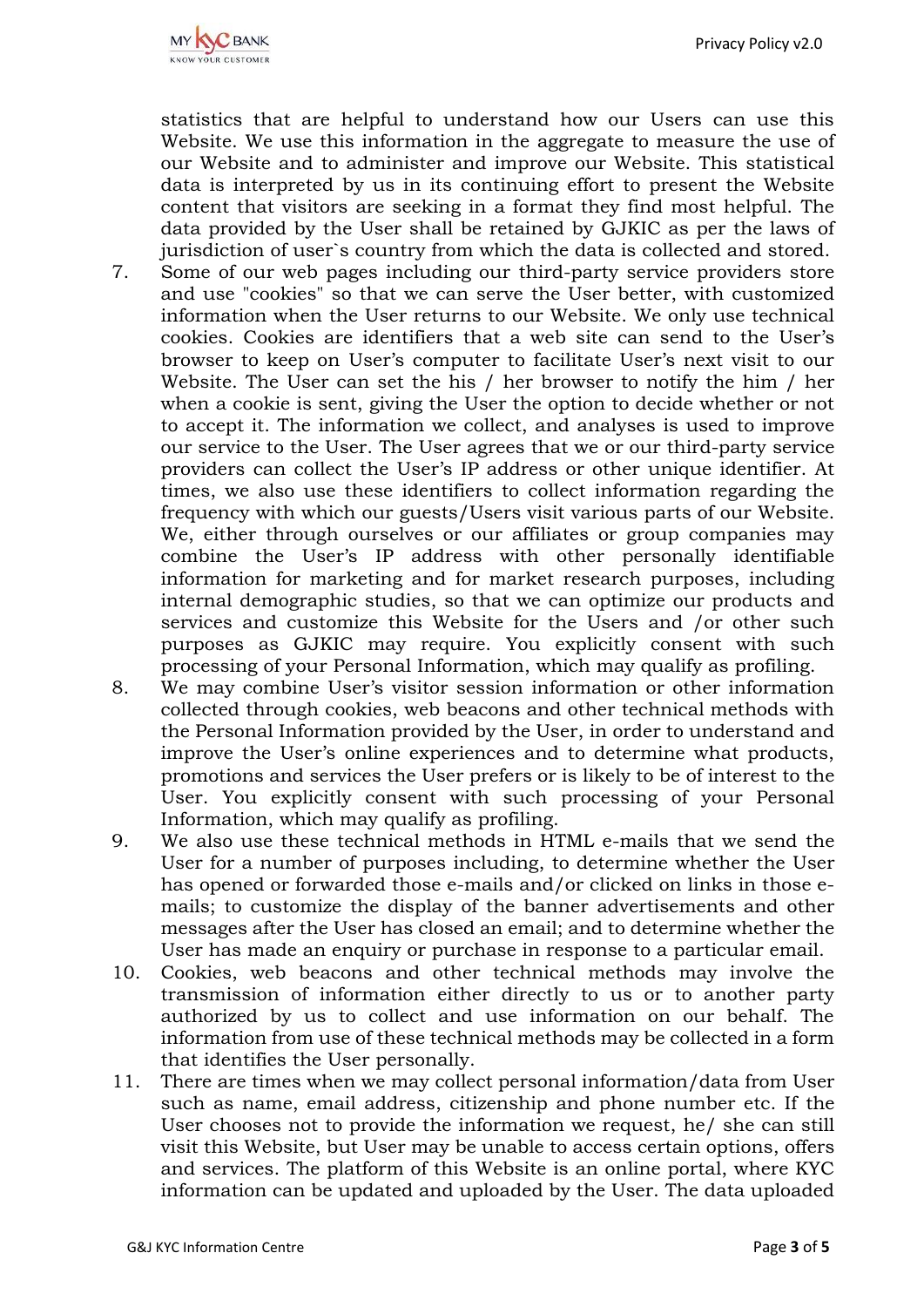will be verified by the back-end compliance team of GJKIC after which, the user who becomes a member can share his profile with other members on the platform.

- 12. We will not sell, trade or disclose to third parties any information derived from the registration for, or use of, any online service (including names and addresses and other data) without the User's consent, save and except as provided in the present Privacy Policy, to any of our affiliates or group companies for helping the User in using the services offered by our Website or other purposes in relation to the businesses of our affiliates or group companies and as may be required by any legal process or in the case of imminent physical harm to any person). Further, GJKIC will allow its affiliates, suppliers, to access the information for purposes of confirming User's registration and providing User with benefits User is entitled to. If at any point in time User wishes to opt out, the User may withdraw any consent previously given, by written communication or by sending e-mail from registered e-mail address of the User. Upon User's refusal to provide data /information or withdrawal of consent GJKIC reserves right to refuse to provide or discontinue its products and services.
- 13. We will take appropriate steps to protect the Personal Information the User shares with us. We have implemented technology and security features and strict policy guidelines to safeguard the privacy of the User's Personal Information and other data from unauthorized access and improper use or disclosure. We will continue to enhance our security procedures as new technology becomes available.
- 14. When the User registers with this Website, the User agrees that we or any of our partners/ affiliate/ group companies/third party service providers may contact the User from time to time to provide the offers/ information of such products/ services that we believe may benefit the User. Also, the User agrees that we may provide information so collected from the User to government authorities/bodies or any court of law or any tribunals including the Directorate of Information Technology as per the applicable laws of India, or other countries, including the Information Technology Act 2000, as amended from time to time and the rules thereunder or as per our agreement with our third party service providers or any third party.
- 15. The User understands and explicitly agrees that, because of the nature of the Internet, we may transmit the information collected from the User to another country (including countries outside the European Economic Area), but among our affiliates and group companies or third-party service providers, for purposes necessary for carrying out the processing detailed in this Privacy Policy, or for business purposes. You are aware of the fact that such transfer of data may entail risks, where some countries may only guarantee a lower degree of protection of personal data.
- 16. In case of any complaint or grievance with regards to this Privacy Policy, the User may contact Mr. Nayan Chawhan at (hereinafter referred to as the "**Grievance Officer**") at the e-mail address nayan[dot]chawhan[at]mykycbank[dot]com and the Grievance Officer shall make best efforts to expeditiously redress the grievances. You are entitled